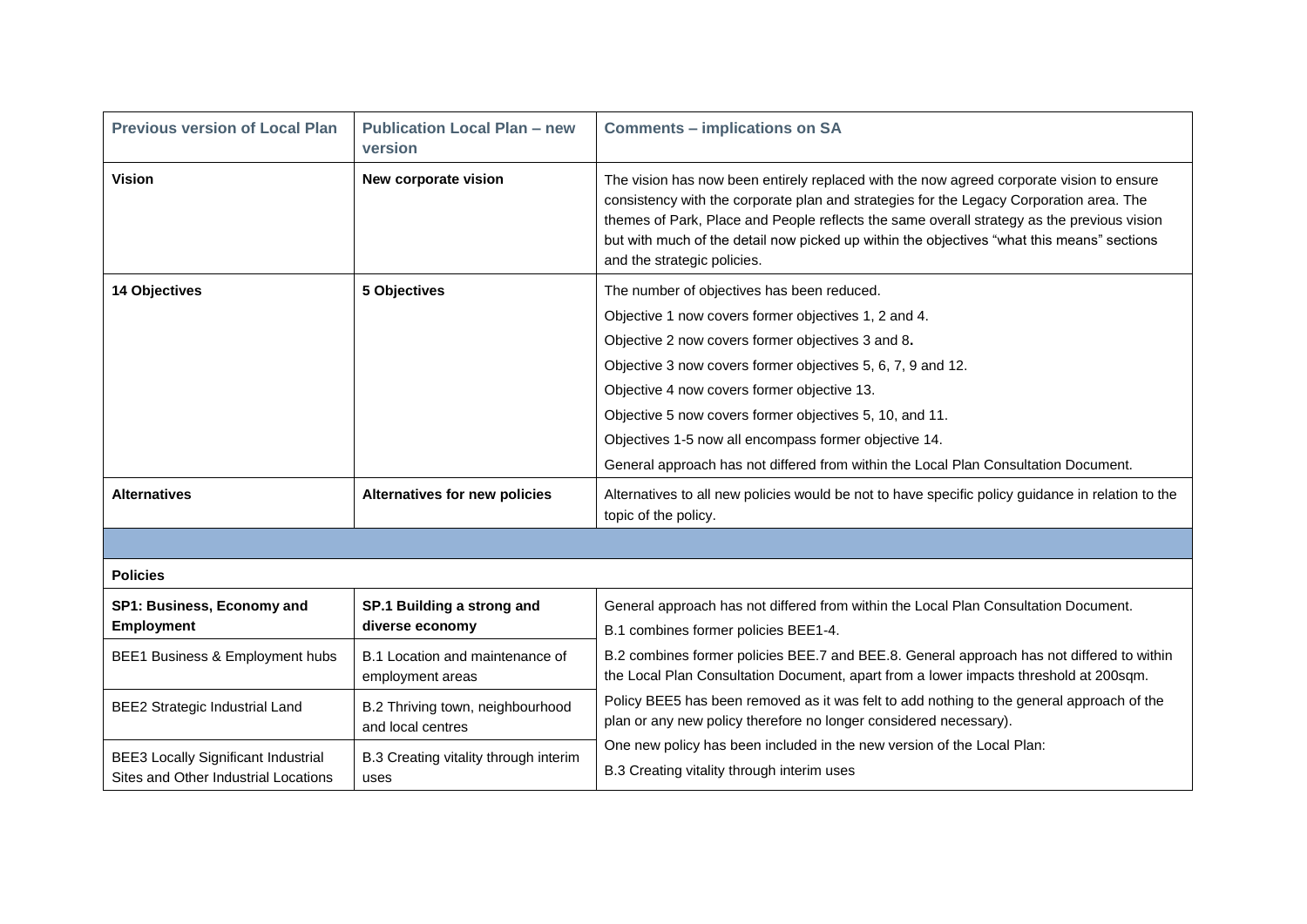| <b>Previous version of Local Plan</b>                                            | <b>Publication Local Plan - new</b><br>version                                      | <b>Comments - implications on SA</b>                                                                                                                                                                                                              |
|----------------------------------------------------------------------------------|-------------------------------------------------------------------------------------|---------------------------------------------------------------------------------------------------------------------------------------------------------------------------------------------------------------------------------------------------|
| BEE4 Employment uses in other<br>locations                                       | B.4 Providing low cost and<br>managed workspace                                     |                                                                                                                                                                                                                                                   |
| <b>BEE5 Mixed use locations</b>                                                  |                                                                                     |                                                                                                                                                                                                                                                   |
| BEE6 Managed and affordable<br>workspace                                         |                                                                                     |                                                                                                                                                                                                                                                   |
| BEE7 Town, Neighbourhood and<br><b>Local Centres</b>                             |                                                                                     |                                                                                                                                                                                                                                                   |
| <b>BEE8 Retail and commercial uses</b><br>outside of designated centres          |                                                                                     |                                                                                                                                                                                                                                                   |
| BEE9 Jobs and skills and<br>employment training                                  | B.6 Increasing local access to jobs,<br>skills and employment training              |                                                                                                                                                                                                                                                   |
| BEE10 Higher Education, Research<br>and Development                              | B.7 Higher education, research and<br>development                                   |                                                                                                                                                                                                                                                   |
| BEE11 Schools                                                                    |                                                                                     |                                                                                                                                                                                                                                                   |
|                                                                                  |                                                                                     |                                                                                                                                                                                                                                                   |
| <b>SP2 Housing</b>                                                               | SP2 Maximising housing and<br>infrastructure provision within<br>new neighbourhoods | General approach has not differed from within the Local Plan Consultation Document.<br>Housing targets now included within the strategic policy, which have been updated as a result<br>of work within the Further Alteration to the London Plan. |
| H1 Housing Provision                                                             | H1 Providing a mix of housing types                                                 |                                                                                                                                                                                                                                                   |
| H2 Residential Development<br>Principles including Alterations and<br>Extensions | H2 Delivering affordable Housing                                                    | Former policy H4 has been disaggregated into policies H3, H4, and H5.<br>Policies CI.1 and CI.2 have been moved in this section.                                                                                                                  |
| H3 Affordable Housing                                                            | H3 Meeting accommodation needs<br>of older person households                        |                                                                                                                                                                                                                                                   |
| H4 Specialist Housing Needs                                                      | H4 Providing Student                                                                |                                                                                                                                                                                                                                                   |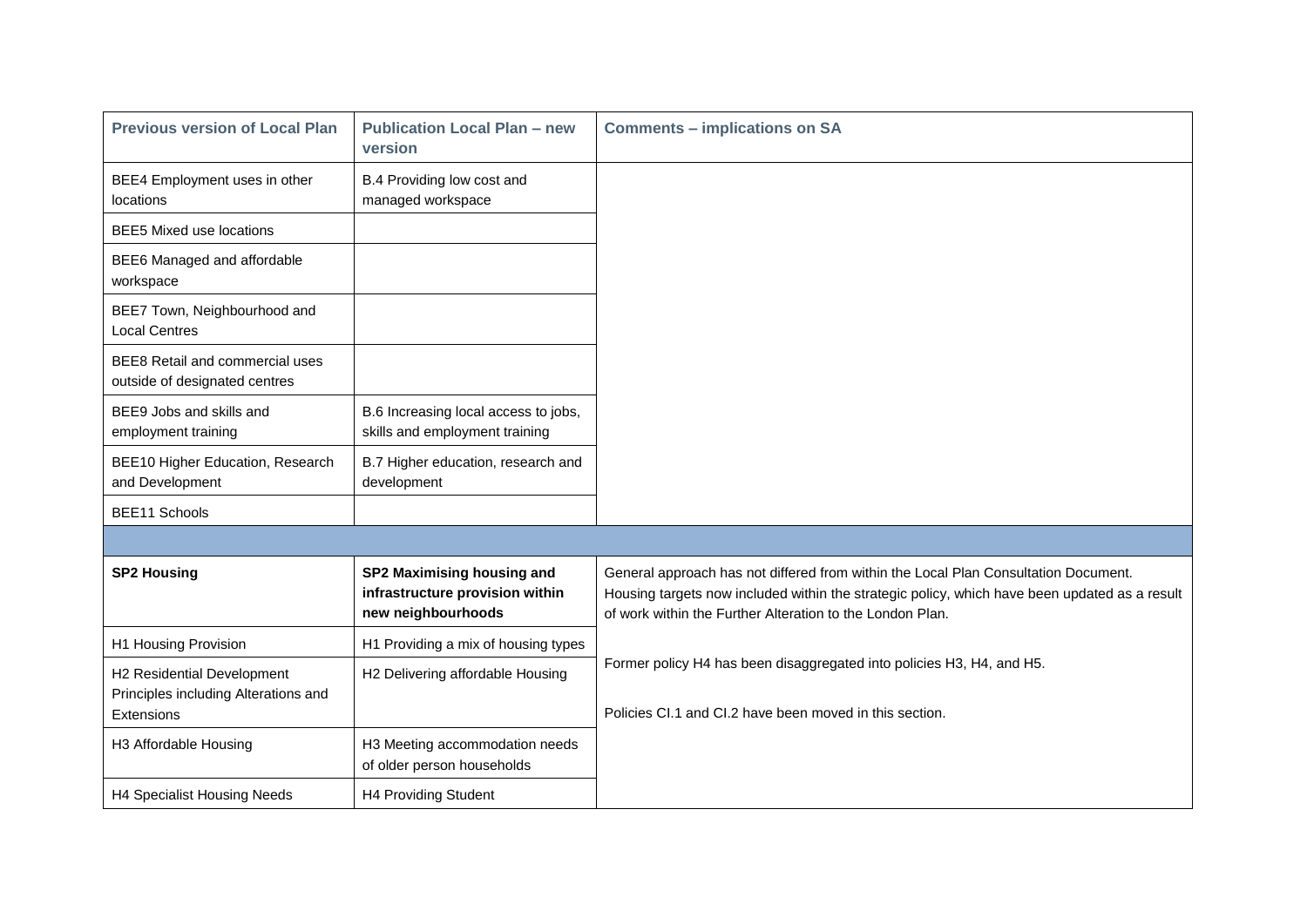| <b>Previous version of Local Plan</b>                                     | <b>Publication Local Plan - new</b><br>version                        | <b>Comments - implications on SA</b>                                                                                                                                                                                                |
|---------------------------------------------------------------------------|-----------------------------------------------------------------------|-------------------------------------------------------------------------------------------------------------------------------------------------------------------------------------------------------------------------------------|
|                                                                           | Accommodation                                                         |                                                                                                                                                                                                                                     |
| H5 Houses in Multiple Occupation                                          | H5 Location of Gypsy and Traveller<br>Accommodation                   |                                                                                                                                                                                                                                     |
| H6 Institutional Investment in the<br><b>Private Rented Sector</b>        | H6 Houses in Multiple Occupation                                      |                                                                                                                                                                                                                                     |
|                                                                           | H7 Institutional Investment in the<br><b>Private Sector</b>           |                                                                                                                                                                                                                                     |
|                                                                           | CI.1 Providing new and retaining<br>existing community infrastructure |                                                                                                                                                                                                                                     |
|                                                                           | CI.2 Planning for and bringing<br>forward new schools                 |                                                                                                                                                                                                                                     |
|                                                                           |                                                                       |                                                                                                                                                                                                                                     |
| <b>SP3: The Built Environment</b><br><b>SP4: The Historic Environment</b> | SP3: Integrating the Built and<br><b>Natural Environment</b>          | SP3 now combines former policies SP3 and SP4. The policy now covers aspects of the Built<br>Environment Strategic Policy. The approach to the Natural Environment within the policy has                                             |
| <b>HBE1: Designing Protected Views</b>                                    | BN1 Responding to context                                             | remained the same. The new policy incorporates elements of policy NE1, NE2, NE8 & NE11.<br>General approach has not differed from within the Local Plan Consultation Document.                                                      |
| HBE2: Inclusive Design                                                    | BN2 Creating distinctive waterway<br>environments                     | BN2. The waterways policy now incorporates aspects relating to the provision of mooring and<br>urban design, emphasising the importance of creating a distinctive waterways environment.                                            |
| HBE3: Designing Conservation<br>Areas                                     | <b>BN3 Maximising biodiversity</b>                                    | BN3. The Biodiversity policy now incorporates elements relating to SINCs and Trees and<br>emphasises the importance of urban greening.                                                                                              |
| HBE4: Local Listing                                                       | <b>BN4 Designing residential</b><br>environments                      | BN7. The General approach to Local Open Space has not differed from within the Local Plan<br>Consultation Document. However the new policy ensures that proposals take account of local<br>qualitative and quantitative deficiency. |
| HBE5: Archaeology                                                         | BN5 Requiring inclusive design                                        | BN8. The general policy approach has remained the same. Changes to policy stipulate that                                                                                                                                            |
| HBE6: Local Identity                                                      | BN6 Protecting Metropolitan Land                                      | proposals for play space take account of local deficiencies and maximise opportunities for<br>Green Infrastructure through their design.                                                                                            |
| HBE7: Energy Hierarchy                                                    | BN7 Improving Local Open Spaces                                       |                                                                                                                                                                                                                                     |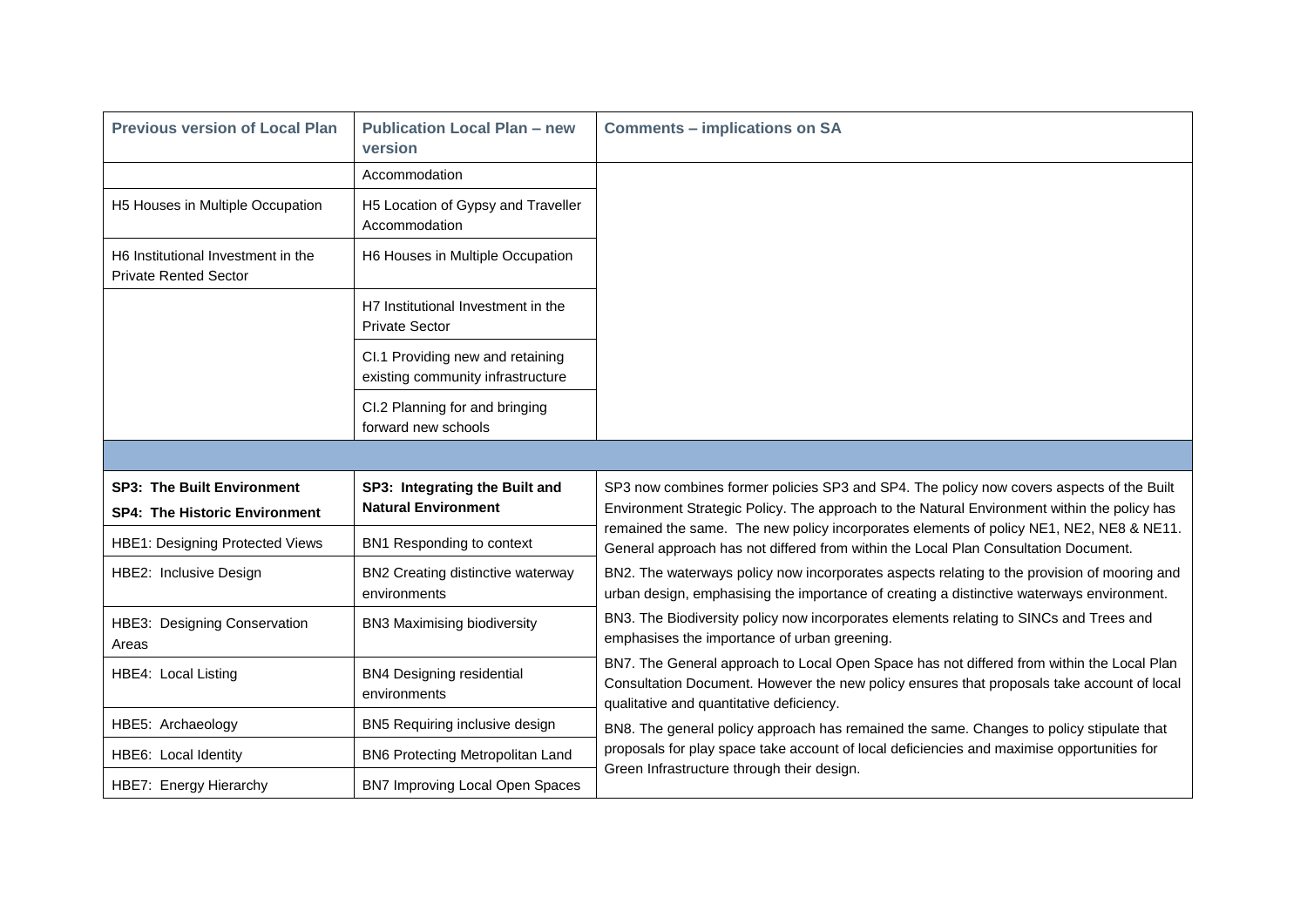| <b>Previous version of Local Plan</b>                                                                                                                        | <b>Publication Local Plan - new</b><br>version                                                                   | <b>Comments - implications on SA</b>                                                                                                                                                                                                                                                   |
|--------------------------------------------------------------------------------------------------------------------------------------------------------------|------------------------------------------------------------------------------------------------------------------|----------------------------------------------------------------------------------------------------------------------------------------------------------------------------------------------------------------------------------------------------------------------------------------|
| HBE8: Sustainable Design and<br>Construction                                                                                                                 | BN8 Maximising opportunities for<br>play                                                                         | BN11. The general approach to Air Quality remains the same. The policy now incorporates<br>elements relating to Noise Quality. It was considered whether there should be two separate                                                                                                  |
|                                                                                                                                                              | BN9 Protecting key views                                                                                         | policies covering the issues of Air Quality and Noise Quality. To keep the document as<br>concise as possible the two policy areas have been combined.                                                                                                                                 |
| <b>BN10 Proposals for Tall Buildings</b>                                                                                                                     | Policy HBE.3 and HBE.4 removed as Legislation provides the Legacy Corporation with the                           |                                                                                                                                                                                                                                                                                        |
|                                                                                                                                                              | BN11 Reducing Noise and<br>Improving Air Quality                                                                 | ability to designate/extend existing Conservation Areas and locally list buildings/structures.<br>Hence on reflection there is no need for these policies. Policies relating to the preservation<br>and enhancement of heritage assets are now included in the sub-area chapters where |
|                                                                                                                                                              | BN12 Protecting archaeological                                                                                   | applicable.                                                                                                                                                                                                                                                                            |
|                                                                                                                                                              | interest                                                                                                         | Five new policies have been included in this section:                                                                                                                                                                                                                                  |
| BN4 Designing residential environments<br>BN13 Improving the quality of land<br><b>BN10 Proposals for Tall Buildings</b><br><b>BN14 Designing Extensions</b> |                                                                                                                  |                                                                                                                                                                                                                                                                                        |
|                                                                                                                                                              |                                                                                                                  |                                                                                                                                                                                                                                                                                        |
|                                                                                                                                                              | <b>BN14 Designing Extensions</b><br><b>BN15 Designing Advertisements</b><br><b>BN15 Designing Advertisements</b> |                                                                                                                                                                                                                                                                                        |
|                                                                                                                                                              | BN16 Preserving and enhancing<br>heritage assets                                                                 | BN16 Preserving and enhancing heritage assets                                                                                                                                                                                                                                          |
|                                                                                                                                                              |                                                                                                                  |                                                                                                                                                                                                                                                                                        |
| SP5: Infrastructure to Support<br><b>Growth and Convergence</b>                                                                                              | <b>SP4 Planning for and securing</b><br>infrastructure to support growth<br>and convergence                      | SP4 and T4 - The general policy approach has remained the same, but a lot of this policy has<br>become a 'managing development and its transport impacts' policy rather than a strategic<br>policy. The strategic elements have been incorporated into SP4.                            |
| IN1 New and Existing Community<br>Infrastructure                                                                                                             | IN1 Planning for Waste                                                                                           | T5 - The policy has been reworded to emphasise a street network rather than road hierarchy                                                                                                                                                                                             |
| IN2 Energy Infrastructure and Heat<br><b>Networks</b>                                                                                                        | T1 Strategic Transport<br>Improvements                                                                           | and to cross refer to new T6 facilitating local connectivity. It is considered that these changes<br>make the objective of the policy clearer.                                                                                                                                         |
| IN3 Water Supply and Sewerage<br>Infrastructure                                                                                                              | T2 Transport Improvements                                                                                        | T6 -the policy has been expanded to emphasise that pedestrian and cycle connectivity will be<br>given greater priority than vehicular priority, and that proposals will be considered against the<br>street hierarchy policy T5.                                                       |
| IN4 Waste Management                                                                                                                                         | T3 Supporting Transport Schemes                                                                                  | T8 - the general policy approach has remained the same, but the policy has been reworded                                                                                                                                                                                               |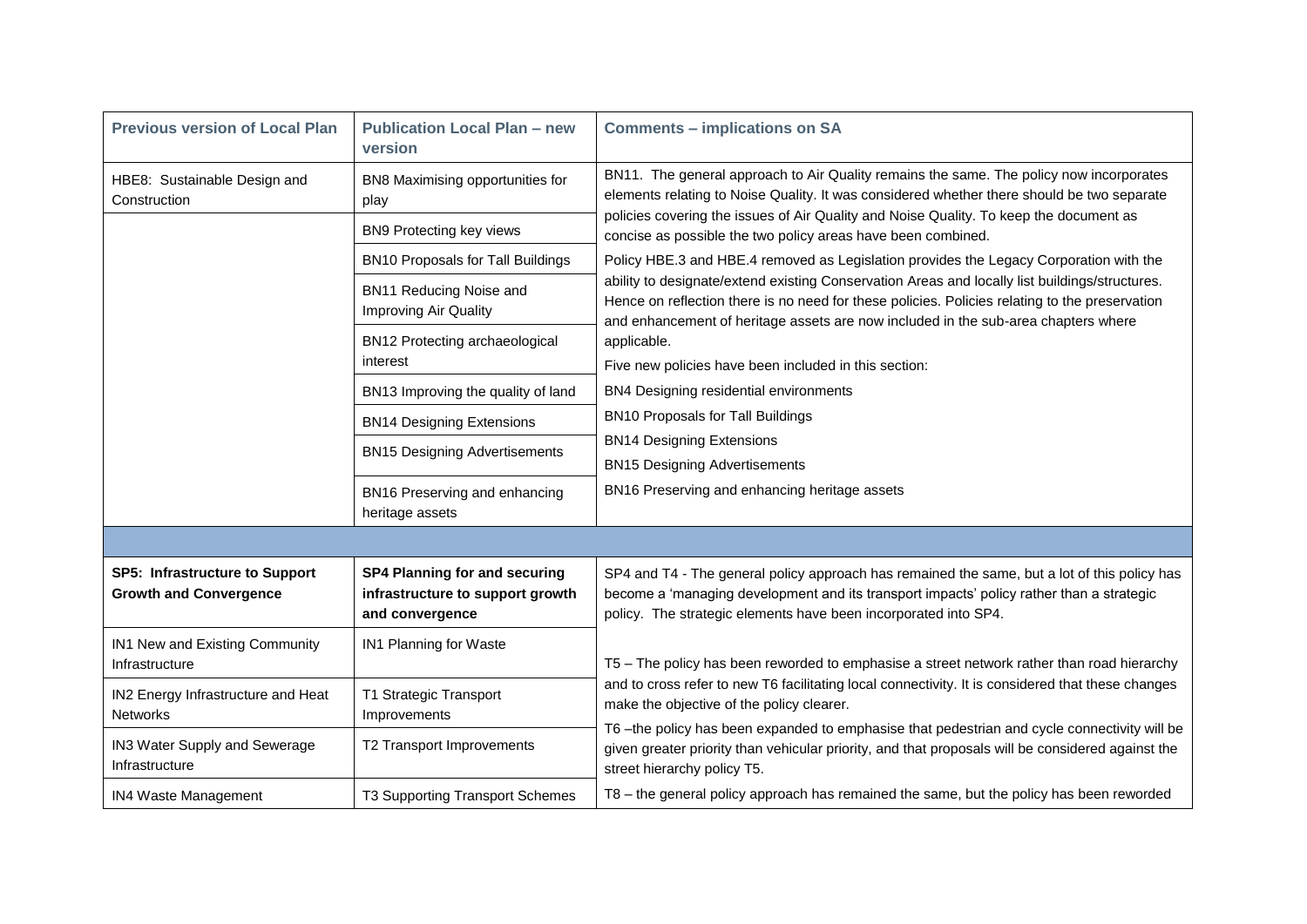| <b>Previous version of Local Plan</b>                    | <b>Publication Local Plan - new</b><br>version          | <b>Comments - implications on SA</b>                                                                             |
|----------------------------------------------------------|---------------------------------------------------------|------------------------------------------------------------------------------------------------------------------|
| <b>SP6: The Natural Environment</b>                      | T4 Managing development and its<br>transport impacts    | to reflect consultation comments supporting more emphasis to lower on-site parking and<br>support for car clubs. |
| NE1 Integrating the built and natural<br>environment     | <b>T5 Street Network</b>                                |                                                                                                                  |
| NE2 The natural environment and<br>Health and Well-Being | T6 Facilitating local connectivity                      |                                                                                                                  |
| NE3 The Waterways                                        | T7 Transport Assessments and<br><b>Travel Plans</b>     |                                                                                                                  |
| NE4 Flood Risk                                           | T8 Parking and parking standards in<br>new development  |                                                                                                                  |
| <b>NE5 Biodiversity</b>                                  | T9 Providing for pedestrians and<br>cyclists            |                                                                                                                  |
| NE6 Land Quality and Contaminated<br>Land                | T10 Using the waterways for<br>transport                |                                                                                                                  |
| <b>NE7 Air Quality</b>                                   |                                                         |                                                                                                                  |
| NE8 The All London Green Grid                            |                                                         |                                                                                                                  |
| NE9 Metropolitan Open Land                               |                                                         |                                                                                                                  |
| NE10 Local Open Space                                    |                                                         |                                                                                                                  |
| NE11 Parks and Parklands                                 |                                                         |                                                                                                                  |
| NE12 Play Space                                          |                                                         |                                                                                                                  |
|                                                          |                                                         |                                                                                                                  |
| <b>SP7: Transport and Connectivity</b>                   | SP5 A sustainable and healthy<br>place to live and work | A new strategic policy has been added: SP5 A sustainable and healthy place to live and work.                     |
| <b>T1 Local Connectivity</b>                             | S1 Health and well being                                | The following new policies have been added to reflect the comments from the informal                             |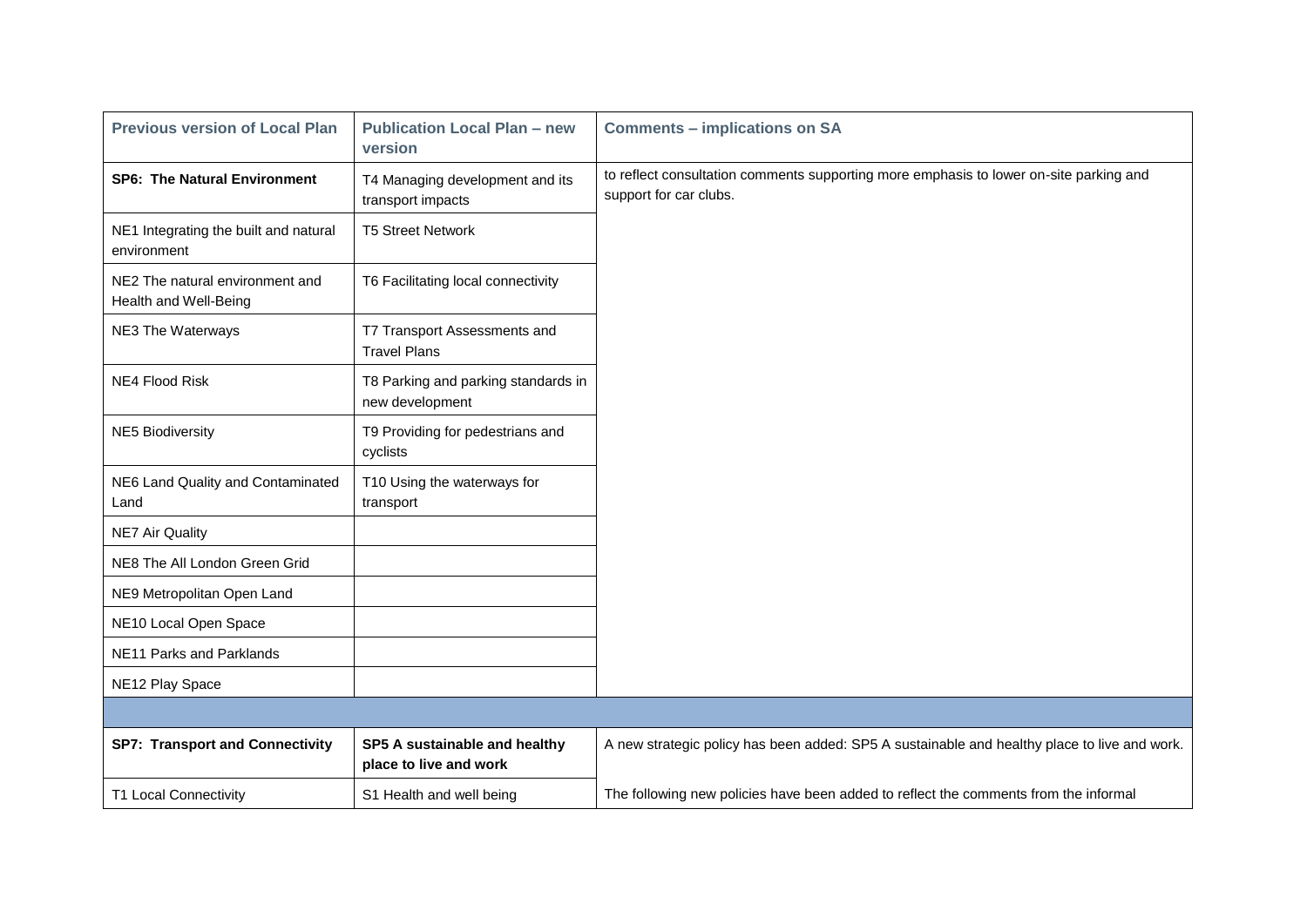| <b>Previous version of Local Plan</b>                     | <b>Publication Local Plan - new</b><br>version                                     | <b>Comments - implications on SA</b>                                                                                                                                                                 |
|-----------------------------------------------------------|------------------------------------------------------------------------------------|------------------------------------------------------------------------------------------------------------------------------------------------------------------------------------------------------|
| T2 Strategic Transport Improvements                       | S2 Energy in new development                                                       | consultation and the recommendations included in the SA report:                                                                                                                                      |
| T3 Parking and Parking Standards                          | S3 Energy infrastructure and heat<br>networks                                      | S1 Health and well being<br>S6 Waste reduction, recycling and composting                                                                                                                             |
| T4 Provision for pedestrian and<br>cyclists               | S4 Sustainable design and<br>construction                                          | S7 Overheating and urban greening                                                                                                                                                                    |
| T5 Transport Assessments and<br><b>Travel Plans</b>       | S5 Water supply and waste water<br>disposal                                        |                                                                                                                                                                                                      |
| <b>T6 Road Hierarchy</b>                                  | S6 Waste reduction, recycling and<br>composting                                    |                                                                                                                                                                                                      |
| T7 Transport Improvements                                 | S7 Overheating and urban greening                                                  |                                                                                                                                                                                                      |
| <b>T8 Supporting Transport Schemes</b>                    | S8 Flood risk and sustainable urban<br>drainage measures                           |                                                                                                                                                                                                      |
| T9 The Transport Function of the<br>Waterways             |                                                                                    |                                                                                                                                                                                                      |
|                                                           |                                                                                    |                                                                                                                                                                                                      |
| Sub Area 1: Hackney Wick and<br><b>Fish Island</b>        | Sub Area 1: Hackney Wick and<br><b>Fish Island</b>                                 | Wording of the vision has been amended but the general approach has not differed from<br>within the Local Plan Consultation Document.                                                                |
| Vision                                                    | <b>Vision revised</b>                                                              | Policy 1.6: General approach has not differed from within the Local Plan Consultation                                                                                                                |
| PSA1.1 Building Heights and<br><b>Development Density</b> | 1.1 Managing change in Hackney<br>Wick and Fish Island                             | Document. Density ranges have been removed as they're misleading due to representing<br>gross area rather than net site densities.<br>Policy SA1.3 removed, details transferred to Allocation SA1.1. |
| PSA1.2 Improving Connections                              | 1.2 Preserving and enhancing<br>Hackney Wick and Fish Island's<br>unique character | Policy SA1.6 removed as now covered under Policy CI1.<br>Policy SA1.7 removed as now covered under Policy S3.<br>Policy SA1.8 removed as now covered under Policy S8.                                |
| PSA1.3 A Neighbourhood Centre                             | 1.3 Connecting Hackney Wick and<br>Fish Island                                     |                                                                                                                                                                                                      |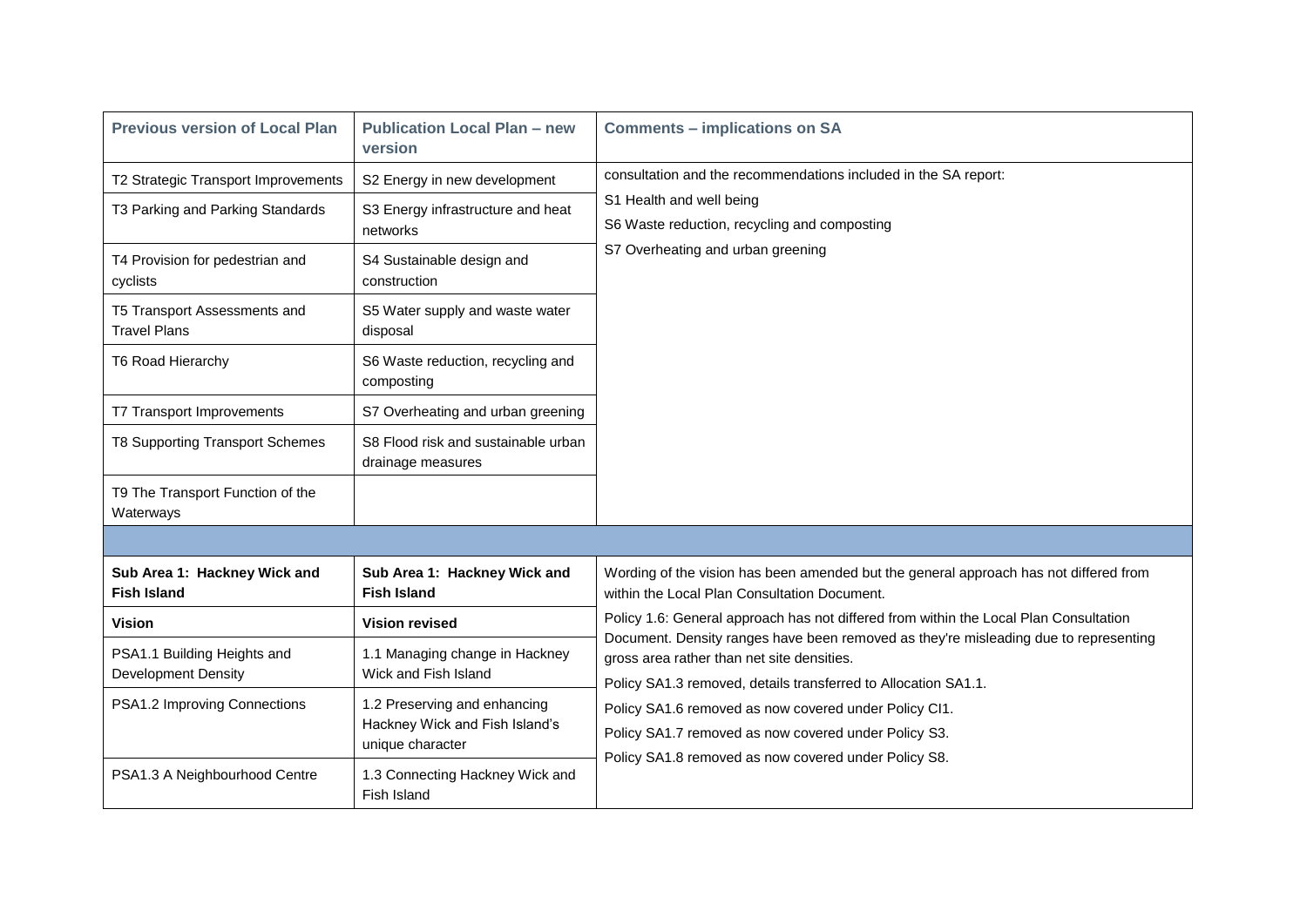| <b>Previous version of Local Plan</b>        | <b>Publication Local Plan - new</b><br>version                                     | <b>Comments - implications on SA</b>                                                                                                                                  |
|----------------------------------------------|------------------------------------------------------------------------------------|-----------------------------------------------------------------------------------------------------------------------------------------------------------------------|
| PSA1.4 Heritage-led Regeneration             | 1.4 Preserving and enhancing<br>heritage assets in Hackney Wick<br>and Fish Island | Three new policies have been included:<br>Managing change in Hackney Wick and Fish Island<br>Preserving and enhancing Hackney Wick and Fish Island's unique character |
| <b>PSA1.5 Conservation Areas</b>             | 1.5 Improving the public and private<br>realm in Hackney Wick and Fish<br>Island   | Improving the public and private realm in Hackney Wick and Fish Island                                                                                                |
| PSA1.6 Community Facilities                  | 1.6 Building to an appropriate height<br>in Hackney Wick and Fish Island           |                                                                                                                                                                       |
| PSA1.7 Heat Networks and<br>Renewable Energy |                                                                                    |                                                                                                                                                                       |
| PSA1.8 Flood Risk                            |                                                                                    |                                                                                                                                                                       |
|                                              |                                                                                    |                                                                                                                                                                       |
| <b>Site Allocations</b>                      |                                                                                    |                                                                                                                                                                       |
| Neighbourhood Centre                         | SA1.1 Hackney Wick Station Area                                                    | Allocation retained. Boundary extended. More detailed development principles outlined.                                                                                |
| Chapman Road                                 | SA1.2 Hamlet Industrial Estate                                                     | New site allocations                                                                                                                                                  |
| <b>Fish Island South</b>                     | SA1.3 Hepscott Road                                                                |                                                                                                                                                                       |
| Fish Island North                            | SA1.4 Bream Street                                                                 |                                                                                                                                                                       |
|                                              | SA1.5 415 Wick Lane                                                                |                                                                                                                                                                       |
|                                              | SA1.6 Neptune Wharf                                                                |                                                                                                                                                                       |
| East Wick and iCity                          | SA1.7 East Wick and Here East                                                      | Allocation retained. Detail not changed apart from phasing assumptions.                                                                                               |
| Sweetwater                                   | SA1.8 Sweetwater                                                                   |                                                                                                                                                                       |
|                                              | SA1.9 Gypsy and Travellers Site                                                    | New site allocation                                                                                                                                                   |
|                                              |                                                                                    |                                                                                                                                                                       |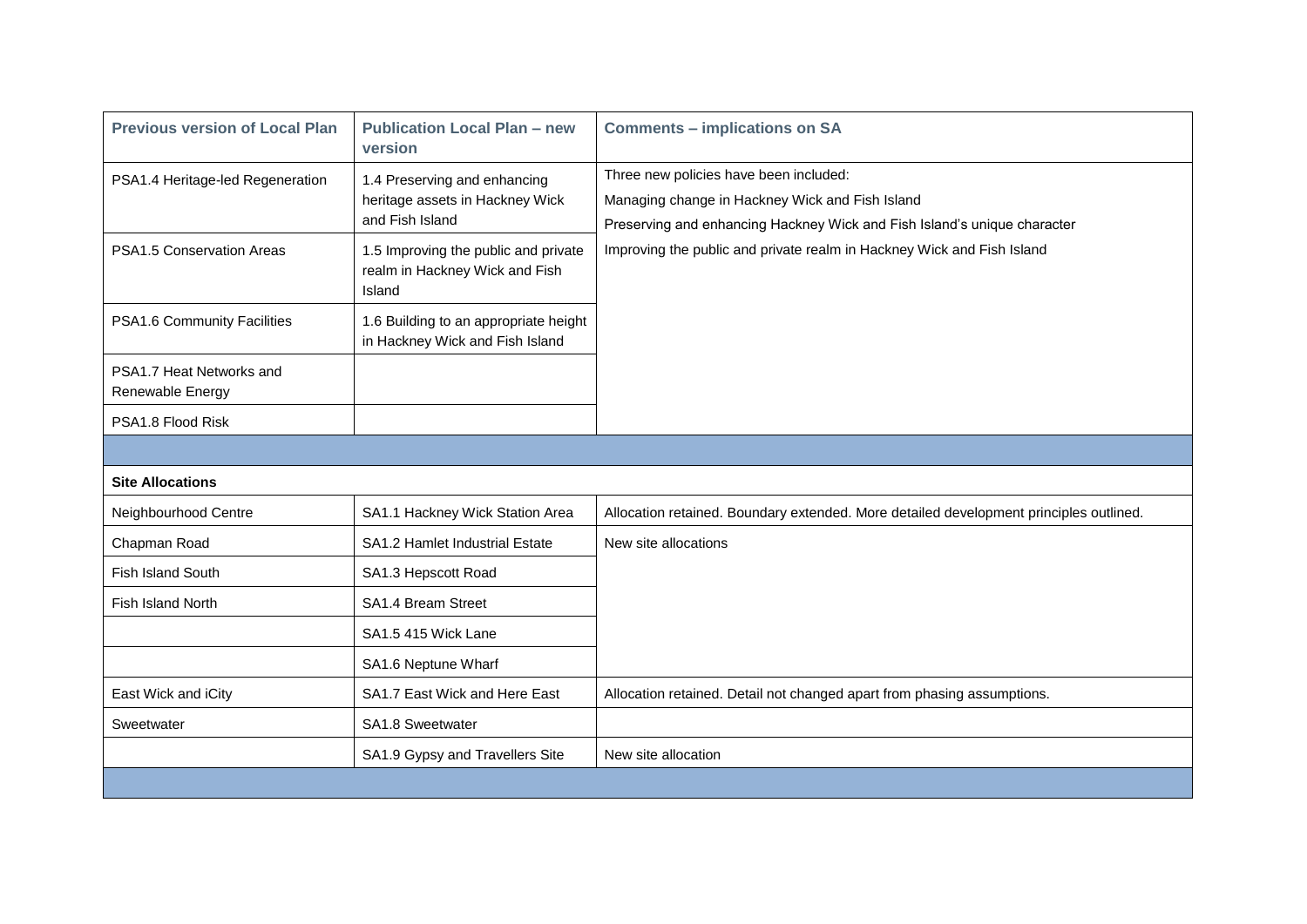| <b>Previous version of Local Plan</b>                                        | <b>Publication Local Plan - new</b><br>version                                      | <b>Comments - implications on SA</b>                                                                                                                                                                                                                                             |  |
|------------------------------------------------------------------------------|-------------------------------------------------------------------------------------|----------------------------------------------------------------------------------------------------------------------------------------------------------------------------------------------------------------------------------------------------------------------------------|--|
| Sub Area 2 – North Stratford and<br><b>Eton Manor</b>                        | Sub Area 2 North Stratford and<br><b>Eton Manor</b>                                 | The vision has been redrafted but does not represent a change in strategy or approach.<br>Policies SA2.2 and SA2.3 are now deleted and replaced by approach in Policy BN10 Tall                                                                                                  |  |
| <b>Vision</b>                                                                | <b>Vision Revised</b>                                                               | Buildings.                                                                                                                                                                                                                                                                       |  |
| SA2.1 Housing Typologies                                                     | 2.1 Housing Typologies                                                              | Policy SA2.6 is now policy 2.4 which remains substantially unchanged except for added<br>reference to uses appropriate to Local Centres. Policy now reads: "Non-residential uses,<br>including Use Class A1-A5 and B1a, within Sub Area 2 should be small scale, serve localised |  |
| SA2.2 Housing densities                                                      | 2.2 Leyton Road - Improving the<br><b>Public Realm</b>                              |                                                                                                                                                                                                                                                                                  |  |
| SA2.3 Building heights                                                       | 2.3 Improving Connections                                                           | need and be concentrated within the designated Local Centre. Outside of the Local Centre,                                                                                                                                                                                        |  |
| SA2.4 Leyton Road - Improving the<br>public realm                            | 2.4 Local centre and non-residential<br>uses                                        | proposals for these uses should be located along key routes and/or in relation to public<br>spaces and should be of a scale that will serve the needs of its immediate surroundings or be<br>ancillary to a main use to which it is associated."                                 |  |
| SA2.5 Improving connections                                                  |                                                                                     |                                                                                                                                                                                                                                                                                  |  |
| SA2.6 Non-residential uses                                                   |                                                                                     |                                                                                                                                                                                                                                                                                  |  |
|                                                                              |                                                                                     |                                                                                                                                                                                                                                                                                  |  |
| <b>Site Allocations</b>                                                      |                                                                                     |                                                                                                                                                                                                                                                                                  |  |
| Chobham Farm                                                                 | SA2.1 Chobham Farm                                                                  | Site Allocations reformatted but remain substantially unchanged.                                                                                                                                                                                                                 |  |
| East Village                                                                 | SA2.2 East Village                                                                  |                                                                                                                                                                                                                                                                                  |  |
| Chobham Manor                                                                | SA2.3 Chobham Manor                                                                 |                                                                                                                                                                                                                                                                                  |  |
|                                                                              |                                                                                     |                                                                                                                                                                                                                                                                                  |  |
| Sub Area 3 Central Stratford and<br>Southern Queen Elizabeth Olympic<br>Park | Sub Area 3 Central Stratford and<br>Southern Queen Elizabeth<br><b>Olympic Park</b> | Wording of the vision has been amended but the general approach has not differed from<br>within the Local Plan Consultation Document.<br>The following policies have been removed from the Sub Area section as another policy/site                                               |  |
| <b>Vision</b>                                                                | <b>Vision Revised</b>                                                               | allocation in the Local Plan already deals with the matters within the policy. However, general<br>approach has not differed from within the Local Plan Consultation Document.                                                                                                   |  |
| SA3.1 A Metropolitan Centre                                                  | 3.1 Stratford High Street policy area                                               | Policy SA3.1 - Site Allocation SA3.1 now deals with the matters within this policy.                                                                                                                                                                                              |  |
| SA3.2 Cultural and Education                                                 | 3.2 Improving connections around                                                    |                                                                                                                                                                                                                                                                                  |  |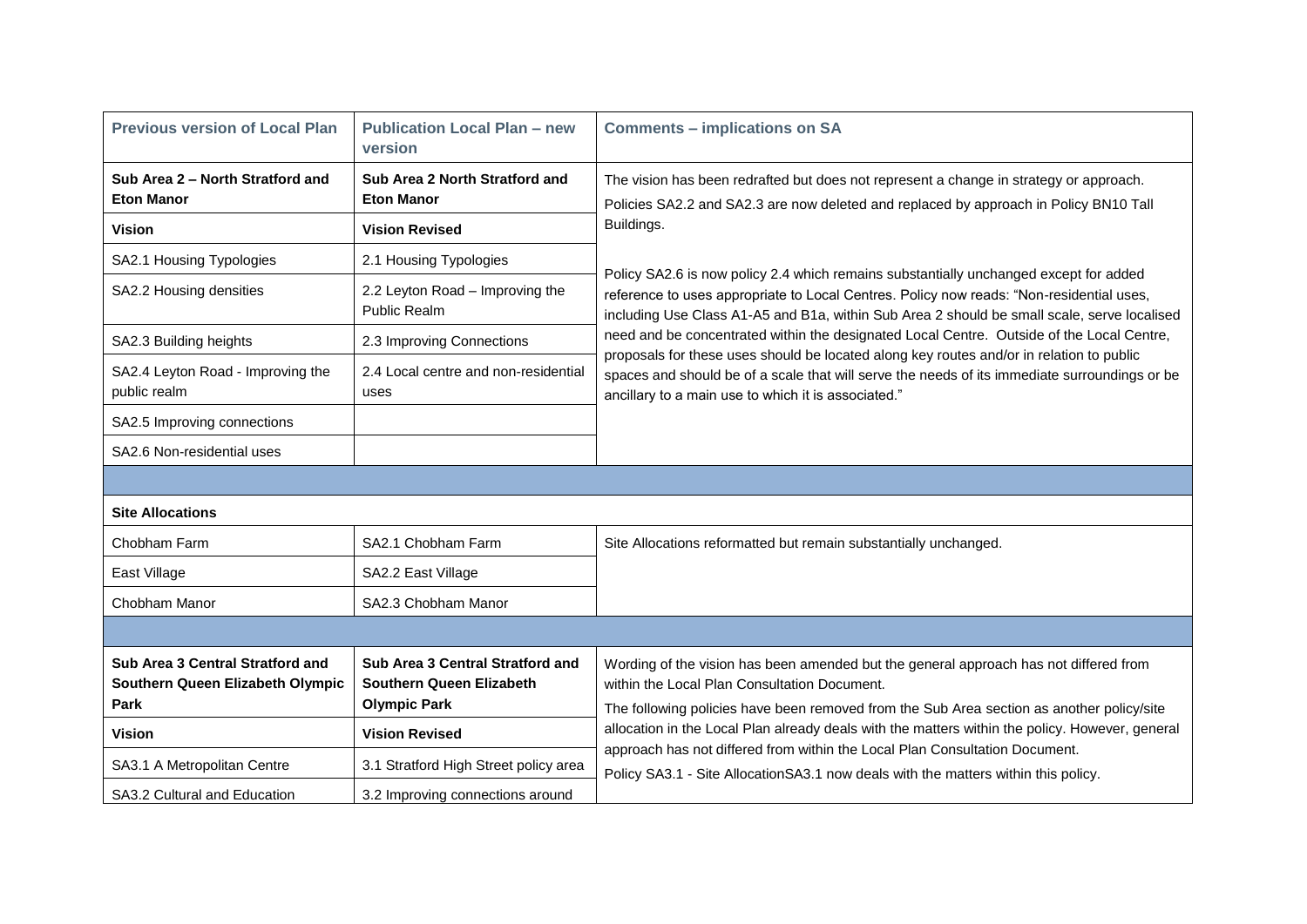| <b>Previous version of Local Plan</b>                                                 | <b>Publication Local Plan - new</b><br>version                                        | <b>Comments - implications on SA</b>                                                                                                                                                                                                                                |  |
|---------------------------------------------------------------------------------------|---------------------------------------------------------------------------------------|---------------------------------------------------------------------------------------------------------------------------------------------------------------------------------------------------------------------------------------------------------------------|--|
| facilities                                                                            | central Stratford                                                                     | Policy SA3.2 - B.7 now directs educational facilities to certain locations, and cultural facilities                                                                                                                                                                 |  |
| SA3.3 Interim Leisure, Cultural and<br>Event Uses                                     |                                                                                       | are directed by B.2.<br>Policy SA3.3 - B.3 now sets out policy for Interim uses throughout the area.                                                                                                                                                                |  |
| SA3.4 General Building Heights and<br>development density                             |                                                                                       | Policy SA3.4 - BN.10 is now a policy covering tall buildings for the whole of the area and<br>policy 3.1 now also deals with building heights along Stratford High Street. Policy SA3.6 -<br>Policy has been removed as community facilities are protected by Cl.1. |  |
| SA3.5 Improving connections                                                           |                                                                                       | Policy SA3.7 - Allocation SA3.4 now includes the matters from the policy.                                                                                                                                                                                           |  |
| SA3.6 Community Facilities                                                            |                                                                                       |                                                                                                                                                                                                                                                                     |  |
| SA3.7 Development within the<br><b>Greater Carpenters District</b>                    |                                                                                       |                                                                                                                                                                                                                                                                     |  |
|                                                                                       |                                                                                       |                                                                                                                                                                                                                                                                     |  |
| <b>Site Allocations</b>                                                               |                                                                                       |                                                                                                                                                                                                                                                                     |  |
| <b>Stratford Town Centre Extension</b>                                                | SA3.1 Stratford Town Centre West                                                      | The only site allocation removed is Chobham Farm South. SA3.1 boundary now includes                                                                                                                                                                                 |  |
| <b>Stratford Waterfront East</b>                                                      | SA3.2 Stratford Waterfront East                                                       | Chobham Farm South site. General approach has not differed from within the Local Plan<br><b>Consultation Document.</b>                                                                                                                                              |  |
| <b>Stratford Waterfront West</b>                                                      | SA3.3 Stratford Waterfront West                                                       |                                                                                                                                                                                                                                                                     |  |
| <b>Greater Carpenters District</b>                                                    | SA3.4 Greater Carpenters District                                                     |                                                                                                                                                                                                                                                                     |  |
| <b>Bridgewater Road</b>                                                               | SA3.5 Bridgewater Road                                                                |                                                                                                                                                                                                                                                                     |  |
| <b>Rick Roberts Way</b>                                                               | SA3.6 Rick Roberts Way                                                                |                                                                                                                                                                                                                                                                     |  |
| Chobham Farm South                                                                    |                                                                                       |                                                                                                                                                                                                                                                                     |  |
|                                                                                       |                                                                                       |                                                                                                                                                                                                                                                                     |  |
| Sub Area 4 Bromley by Bow,<br><b>Pudding Mill, Sugar House Lane</b><br>and Mill Meads | Sub Area 4 Bromley by Bow,<br><b>Pudding Mill, Sugar House Lane</b><br>and Mill Meads | Wording of the vision has been amended but the general approach has not differed from<br>within the Local Plan Consultation Document.<br>Policy SA4.2 has been deleted but the objectives of it are now covered by the site allocations                             |  |
| <b>Vision</b>                                                                         | <b>Revised vision</b>                                                                 | for Sub Area 4, and within the tall buildings policy elsewhere in the plan.                                                                                                                                                                                         |  |